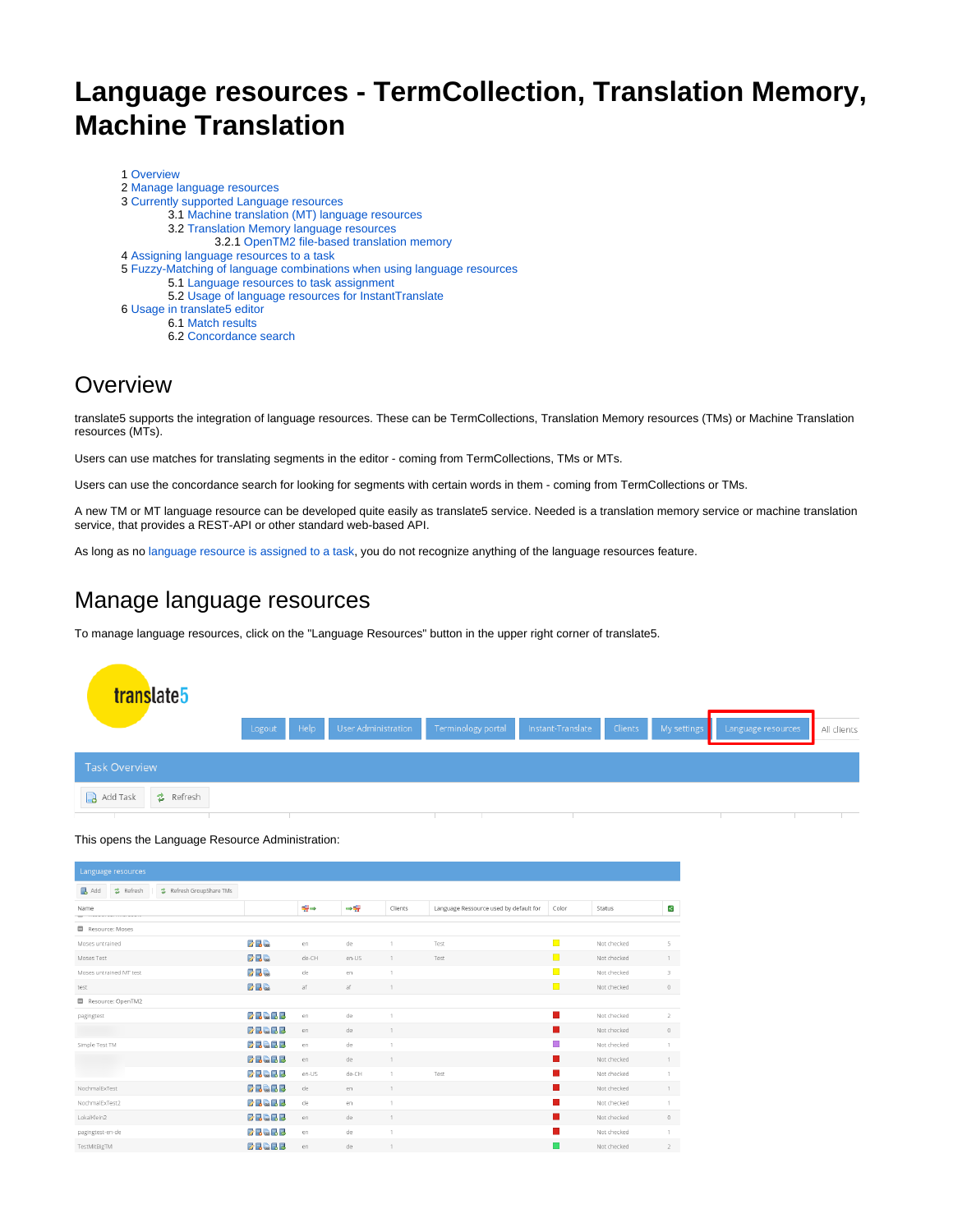Pressing the add button opens a new window to upload and create new language resources. The available options in the form are depending on the chosen resource type.

| Add language resource                      |                                                 |  |  |  |  |  |
|--------------------------------------------|-------------------------------------------------|--|--|--|--|--|
| Resource:                                  | OpenTM2 - http://win10vm.fritz.box:1984/otmmemc |  |  |  |  |  |
| Name:                                      | New Test TM                                     |  |  |  |  |  |
| Source language:                           | German (de)                                     |  |  |  |  |  |
| Target language:                           | Italian (it)                                    |  |  |  |  |  |
| Use for selected clients:                  | defaultcustomer *<br>Test *                     |  |  |  |  |  |
| Language Ressource used<br>by default for: | Test *                                          |  |  |  |  |  |
| Color:                                     | aaff7f                                          |  |  |  |  |  |
| TM/TMX-file (optional):                    | Browse                                          |  |  |  |  |  |
|                                            |                                                 |  |  |  |  |  |
|                                            | X Cancel<br>Save                                |  |  |  |  |  |

### <span id="page-1-0"></span>Currently supported Language resources

#### <span id="page-1-1"></span>Machine translation (MT) language resources

For MT language resources translate5 queries the integrated resource via API for matches. If the resource supports it, new segments can also be saved to the resource.

Please note, that to manage MT language resources in the language-resources overview ("language resources" button in the upper right), you have to have "admin" rights in translate5. In our demo instance at [www.translate5.net](http://www.translate5.net) only the user "manager" has those rights.

Currently the following MT language resources are connectable to translate5 (more can be integrated upon request):

- DeepL (as Plugin, only available for companies with a Support- and Development contract)
- $\bullet$ Google
- Lucy
- Moses default
- MS Translator
- PangeaMT (as Plugin)
- SDL LanguageCloud
- Globalese (not as part of Language Resources, but with a special integration)

System administrators: Please see the [database based configuration o](https://confluence.translate5.net/display/CON/Database+based+configuration)n how to configure a Moses standard connector for usage in translate5.

### <span id="page-1-2"></span>Translation Memory language resources

Translation memory (TM) language resources use databases (often file-based) to search for their matches (e. g. SDL Trados Studio or OpenTM2).

translate5 manages TMs, that are integrated via API. For a TM language resource it is possible to

- upload a TM-file in the native format of the resource
- $\bullet$ download the TM-file in the native format of the resource
- upload and import a TMX-file for import into an existing TM
- download a TMX-file from an existing TM

<span id="page-1-3"></span>Currently OpenTM2 and NEC-TM (as Plugin)are supported as a TM resources. For SDL GroupShare please ask MittagQI.